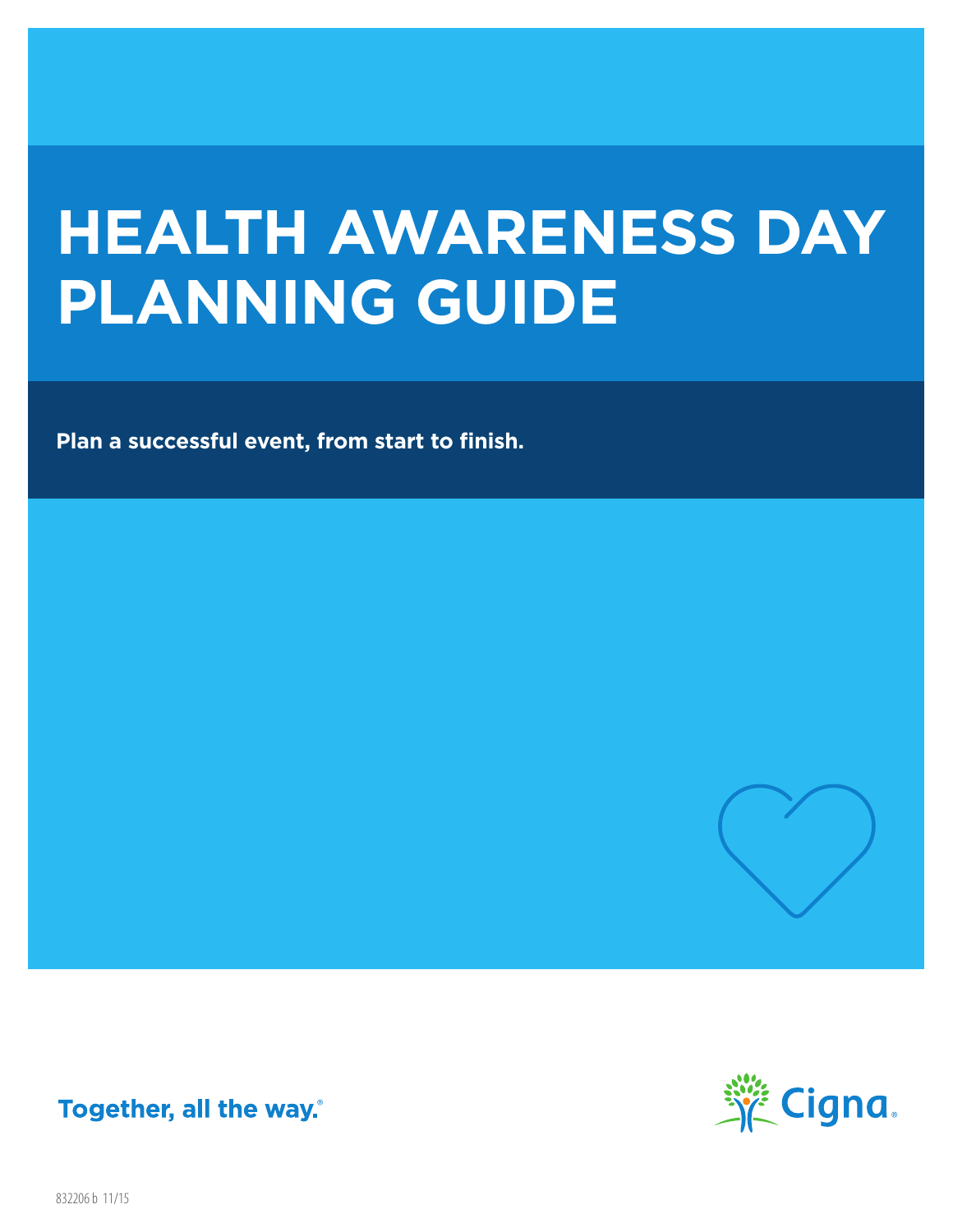# **WELCOME**

to your step-by-step Health Awareness Day planning guide, provided by Cigna. The purpose of this guide is to help you with planning, hosting and assessing the success of your Health Awareness Day. While Cigna does not directly sponsor Health Awareness Days, we can provide support for such events. Please talk to your Cigna account team if you would like our help.

### **What is a health awareness event?**

Also known as a health fair, a health awareness event is a fun and efficient way to reach a large number of people. You can offer the following services to your employees and their family members:

- **›** Share educational health information
- **›** Raise awareness of targeted health issues
- **›** Provide demonstrations of healthy practices
- **›** Conduct preventive health screenings and immunizations

2

**›** Create awareness about available wellness program resources

By including activities and objectives tied to your organization's health risks and cost drivers, the event can also serve as a health promotion and wellness program launch.

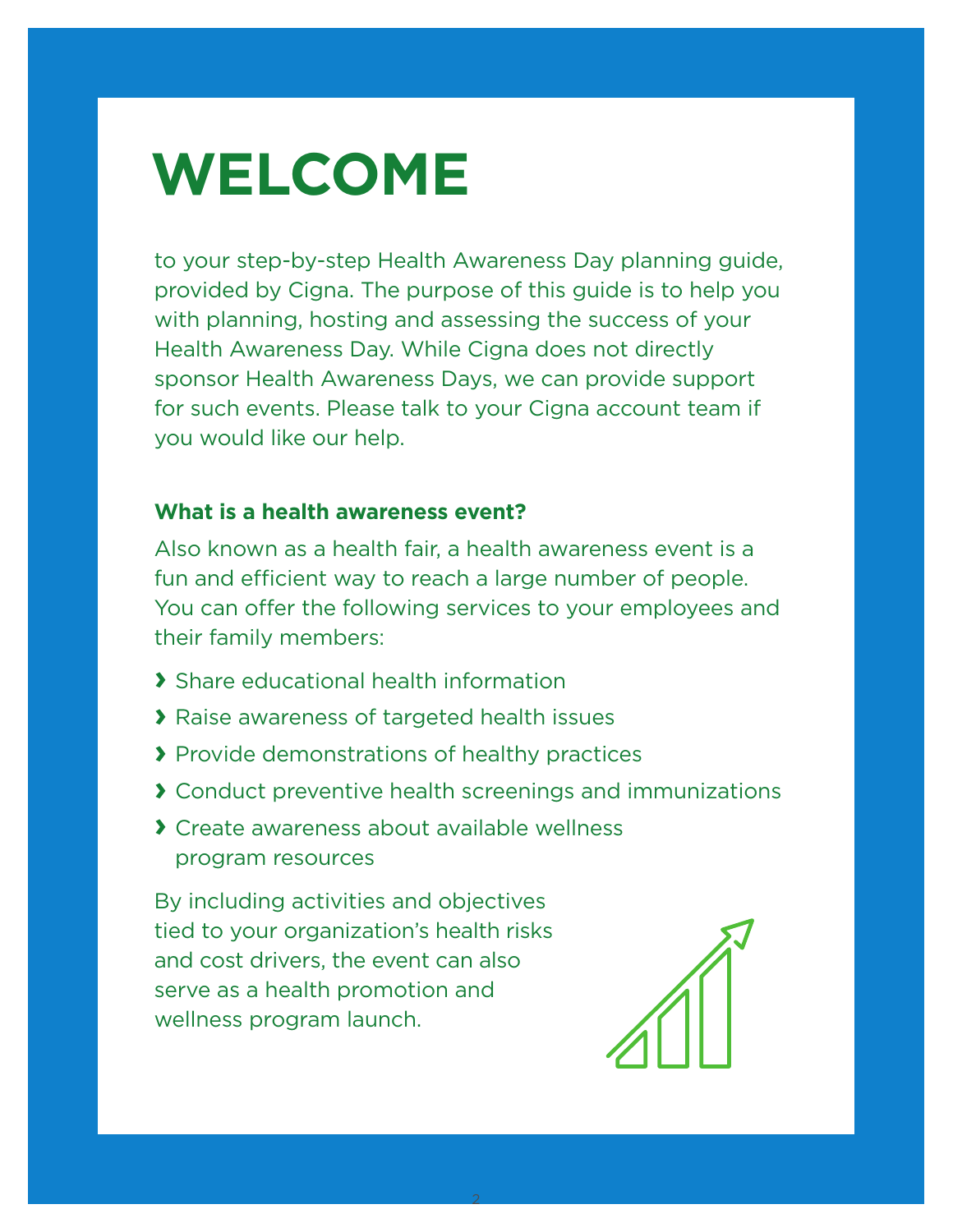## Step One

### **Form a committee**

Planning for a Health Awareness Day should begin six months to one year before the event. The first step should be to form a planning committee. The core committee should consist of about six to eight members. This group will be responsible for planning and coordinating all of the activities outlined in this guide. You may also need to recruit additional volunteers for help with additional duties.

The committee should be diverse, and its members should come from various areas and levels of the organization. You will want people who are good at organizing events and motivating people, and whom you can count on to stick with it. This task will be ongoing for the better part of a year.

The first task for the committee is to choose a chairperson and possibly a co-chair. The primary role of the chair is to hold committee meetings and lead the planning process, while consulting with others and delegating as needed. A co-chair's responsibility is to assist the chairperson and fill in for him or her when necessary.

# Step Two

### **Decide on goals and objectives**

It is critical to have clear, written goals and objectives to guide the planning of your event and evaluation of its success. Ask yourselves what it is you are trying to accomplish with a Health Awareness Day. Work with your senior leadership to get their input and support for a set of goals and objectives that complements the business strategy. The goals and objectives should also support the mission and purpose of your wellness program.

Goals are broad and high-level. They point the way toward objectives, which are more specific. Both will help you select appropriate activities for the event. Below are some sample goals and objectives.

| ᠊᠊ᡐ                           |
|-------------------------------|
| $\checkmark$ and $\checkmark$ |
| $\checkmark$                  |
| $\sqrt{\phantom{a}}$          |

### **Goals**

- **›** Help employees and their family members choose healthier lifestyles.
- **›** Reduce the health risk factors of employees and family members.
- **›** Increase employees' and family members' use of preventive health services.
- **›** Reduce (or slow the growth of) health care costs to employees and the organization.
- **›** Reduce absenteeism.
- **›** Increase productivity.

### **Objectives**

- **›** Educate employees and their family members about the impact of diet on their health.
- **›** Educate employees and their family members about the benefits of exercise and the consequences of inactivity.
- **›** Educate employees and their family members about the long-term effects of smoking on their health and on those exposed to secondhand smoke.
- **›** Screen employees and their family members for cholesterol, blood pressure, glucose, BMI, etc.
- **›** Provide individual health coaching on results and recommendations from those screenings.
- **›** Advise employees and family members about the need to receive screenings for breast, cervical, and colon cancer. Identify how, where, and at what age they should do so.
- **›** Make employees and their family members aware of resources available to them (from Cigna and others) for tobacco cessation, weight loss, stress management, disease management, exercise, healthy pregnancies and babies, etc.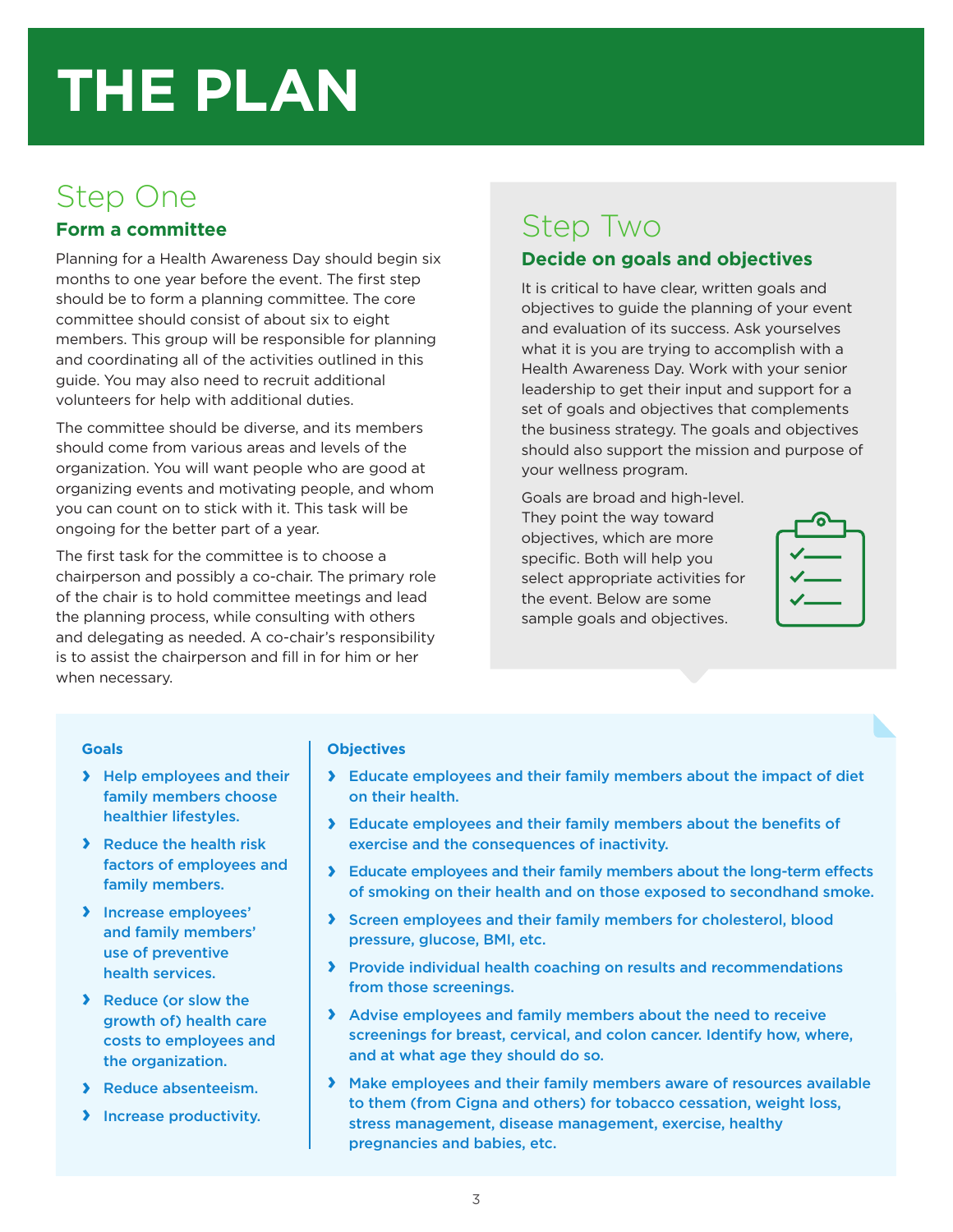# Step Three

### **Choose a theme**

Choosing a theme for your Health Awareness Day helps to promote the event and may increase its appeal. Themes can also articulate the focus of the event.

Themes can be tied to your goals and objectives, specific wellness resources you are promoting, your corporate philosophy, your industry or products, national health observances, the season, current events, etc.

For the theme brainstorming meeting, create an environment that gets the committee in a creative mood. Write down as many ideas as you can during the meeting and hold off on evaluating them. If a date hasn't already been chosen, use this meeting to do so. It may inspire ideas for the theme. When finished brainstorming, discuss the pros and cons of each. If you aren't happy with the results, you might open it up to your employees and offer a prize for the winning idea.

### **Sample themes:**

- **›** Tie to a season like spring or fall
- **›** Focus on a holiday like New Year's Day during the January time frame
- **›** "Commit to Your Health" to highlight Cigna's disease management programs
- **›** Tie to the focus of the event - like healthy eating, preventive care, etc.
- **›** Link the theme to your organization's specific business or industry

# Step Four

### **Determine your budget**

It is important to know your available budget early in the planning process. One approach is to make an itemized wish list of activities, exhibitors, materials, etc. that you would like to purchase if you had a large enough budget. Then make a separate list of fixed costs like facility fees and furniture rental. Add it all up and present the request to your leadership team. If they approve the full amount, great! If not, trim your plans accordingly.

If you have a very healthy budget but not many staffing resources, you can hire a specialized Health Awareness Day provider to plan and execute the entire event for you. Be sure to check potential providers' references from organizations that have used their services. You might even ask to visit a Health Awareness Day they are coordinating. Be sure to get detailed agreements in writing as to what they will and will not do.

If you have a moderate budget, you can hire vendors for certain specialized services (e.g., preventive health screenings). You can do the rest using your organization's internal resources, coverage vendors, and free or low-cost community resources.

If you have little or no budget, you will have to rely heavily on free resources. However, you may be able to pay for some items out of different budget lines (e.g., printing of materials), and you may be able to get assistance with funding from different internal departments (e.g., Occupational Health, Safety, Security, Human Resources, Training).

### **Potential expenses to consider:**

- **›** Communication and promotion (e.g., flyers, posters, home mailings, paycheck stuffers, signs)
- **›** Decorations
- **›** Equipment rental (e.g., tables, tablecloths, skirts, chairs)
- **›** Lunches, snacks, and drinks for vendors and volunteers (and possibly participants)
- **›** Permits or fees for use of facilities
- **›** Vendor fees, where applicable (e.g., healthy cooking demo, preventive health screenings and follow-up coaching)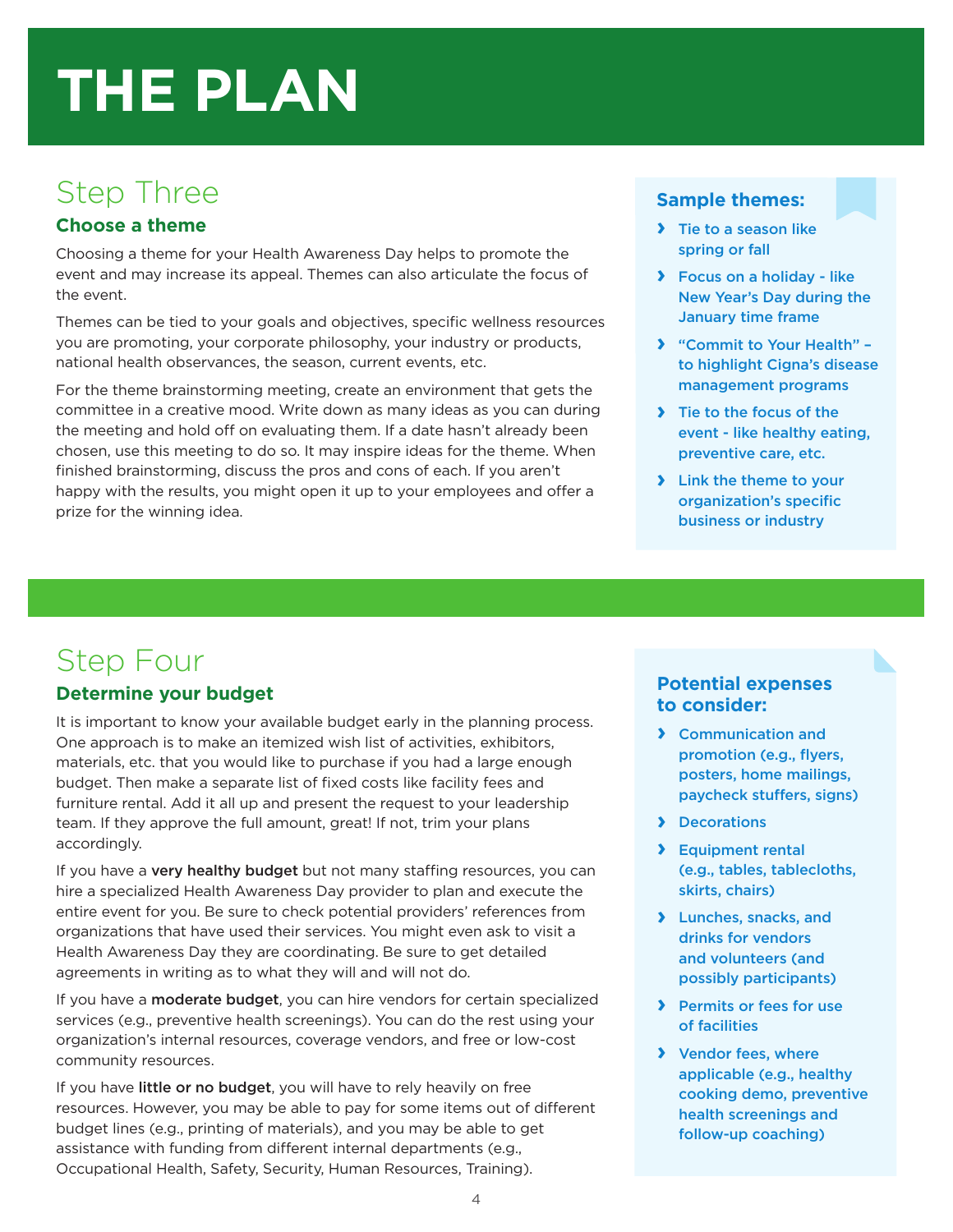## Step Five

### **Choose activities for your event.**

The activities or content you choose to include in your Health Awareness Day should be based on the objectives you decided on earlier, as well as the budget. To maximize attendance, you may want to consider including some fun activities and possibly even incentives for participation.

### Three main categories of activities:



Education and awareness – share health-related information



Demonstrations – teach health-related skills



Health screenings – identify health-risk factors and provide coaching on how to reduce them

### **Education and awareness**

Education and awareness activities are the easiest and least costly to provide. In order to boost attendance, try to make them as interesting and interactive as possible.

Here are some examples:

- • Aging well tips
- • Arthritis self-management
- Back care
- Bicycle safety information
- Boating safety
- Cancer prevention, detection, and treatment
- Childproofing a home
- Dental health
- Disaster preparedness
- **Ergonomics**
- Exercise and physical activity
- Fire safety
- Hand washing to prevent spread of colds and flu
- Identity theft
- Immunizations (benefits and recommended schedules)
- Information about Cigna wellness resources available to employees and family members (e.g., online Health Assessment, maternity program)
- • Men's health issues
- • Nutrition (e.g., MyPlate, displays of the amount of fat in different foods, nutrition labels)
- • Personal safety from crime
- Poison prevention and first aid
- • Prenatal care
- Seatbelt safety
- Sexually transmitted diseases/AIDS
- Skin cancer and sun safety
- Stress management
- Substance abuse prevention
- • Tobacco (prevention in children, cessation, dangers of secondhand smoke)
- • Women's health issues

### **Demonstrations and activities**

These are usually more involved, more complex to provide and often more expensive than education and awareness activities. Many times you can find providers in the community who will do demonstrations in their area of expertise for free. Other times you will have to pay for these services, or at least pay their expenses.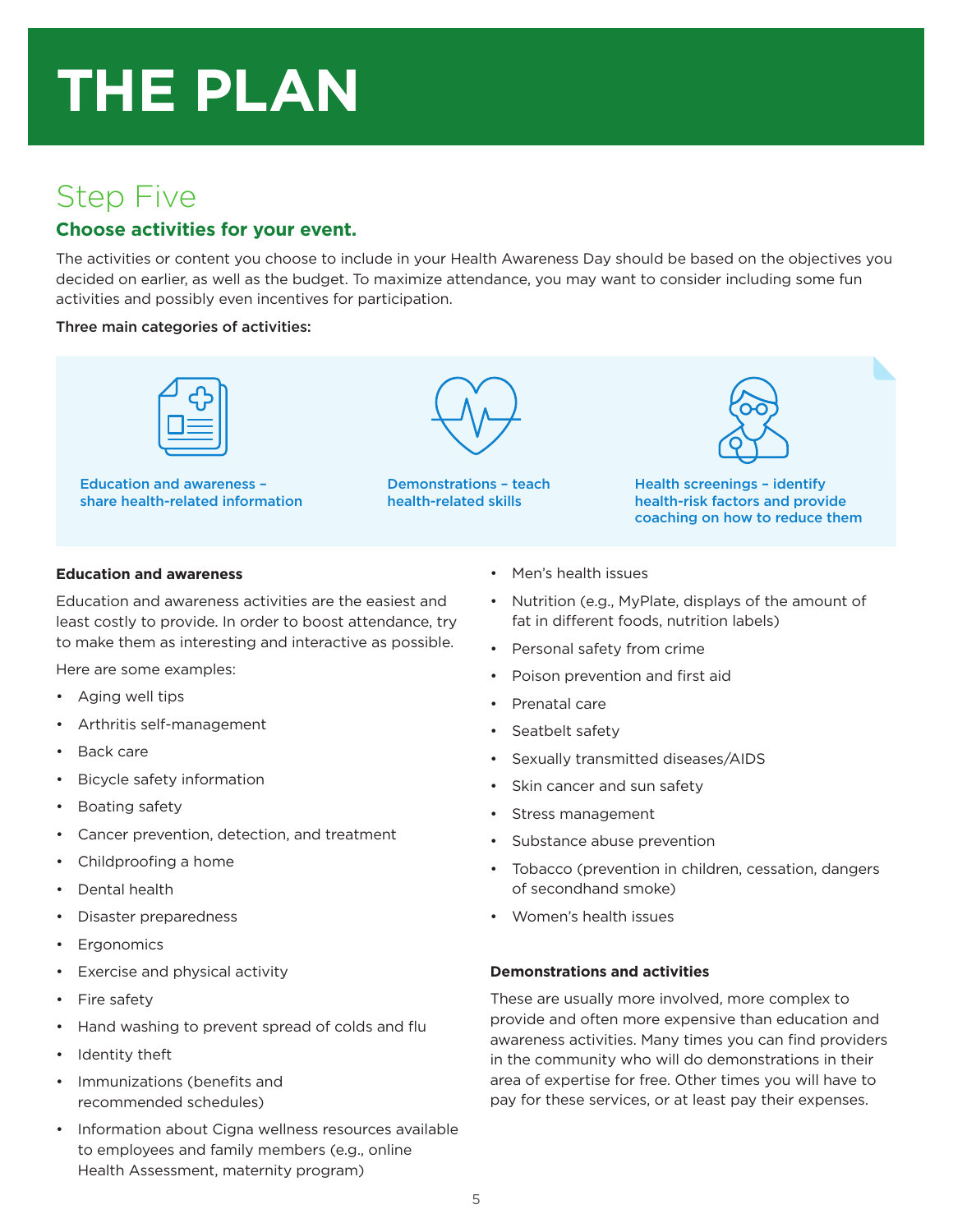The value of demonstrations and activities is that they go beyond providing cognitive information. They teach behavioral skills needed to actively participate in healthy new behaviors. By definition, they are usually engaging and interactive.

Here are some examples:

- Bicycle safety rodeo
- Chair massage
- • CPR
- Exercise techniques and use of equipment (aerobics, strength training, stretching)
- Healthy cooking demonstrations (and tasting)
- **Proper lifting techniques**
- Relaxation exercises
- Self-defense
- Tooth brushing
- Yoga

### **Health screenings\***

Screenings require professional expertise to perform and often involve costs. However, they provide some of the greatest potential for improving health and lowering health care costs over the long run. Be sure to schedule enough screeners for the volume of participants, to avoid long lines.

One of the biggest challenges when providing screenings is to assure confidentiality of the results. It is very important that you become familiar with and follow HIPAA privacy regulations. Some screenings will need a private room or space, including personal health coaching sessions after the screenings.

Finally, it is critical to have experts explain the implications of the results to participants, along with any recommended next steps for health risk factors that are identified. A great way to do this is to provide a personal health coaching session immediately after the screening. Here are some screenings to consider offering:

- **Blood glucose**
- **Blood pressure**
- **Body composition**
- Body mass index (BMI)
- Bone density
- Cholesterol (total, HDL, LDL)
- Colon cancer
- Fitness assessments
- **Hearing tests**
- Immunizations/flu shots (not actually screenings)
- • Mammography
- Skin cancer
- Vision testing

\* List reflects possible screenings for consideration. Cigna does not offer all screening types.

# Step Six

### **Recruit exhibitors**

Once you've narrowed down the content of your event, you will need to recruit exhibitors. It is critical to contact potential exhibitors at least three to six months prior to the event so they can block off their schedules. If you are planning a kickoff event, you may want to secure a keynote speaker, as well.

You will need to find out if exhibitors have any special needs, such as equipment, electrical outlets, extra space, etc. One way to get this information is to include a form in your confirmation letter or email for them to fill out and return. It is also important to get, in writing, the details of everyone's expectations about the exhibitor's role in the event.

Send exhibitors who accept your request a confirmation letter or email. In the letter or email, include the date of the event, time they should arrive and how long they should plan to stay. You might offer them the opportunity to set up the day before. About four weeks before the event, and perhaps again one week before, send a reminder with directions, parking, lunch arrangements and any other important details.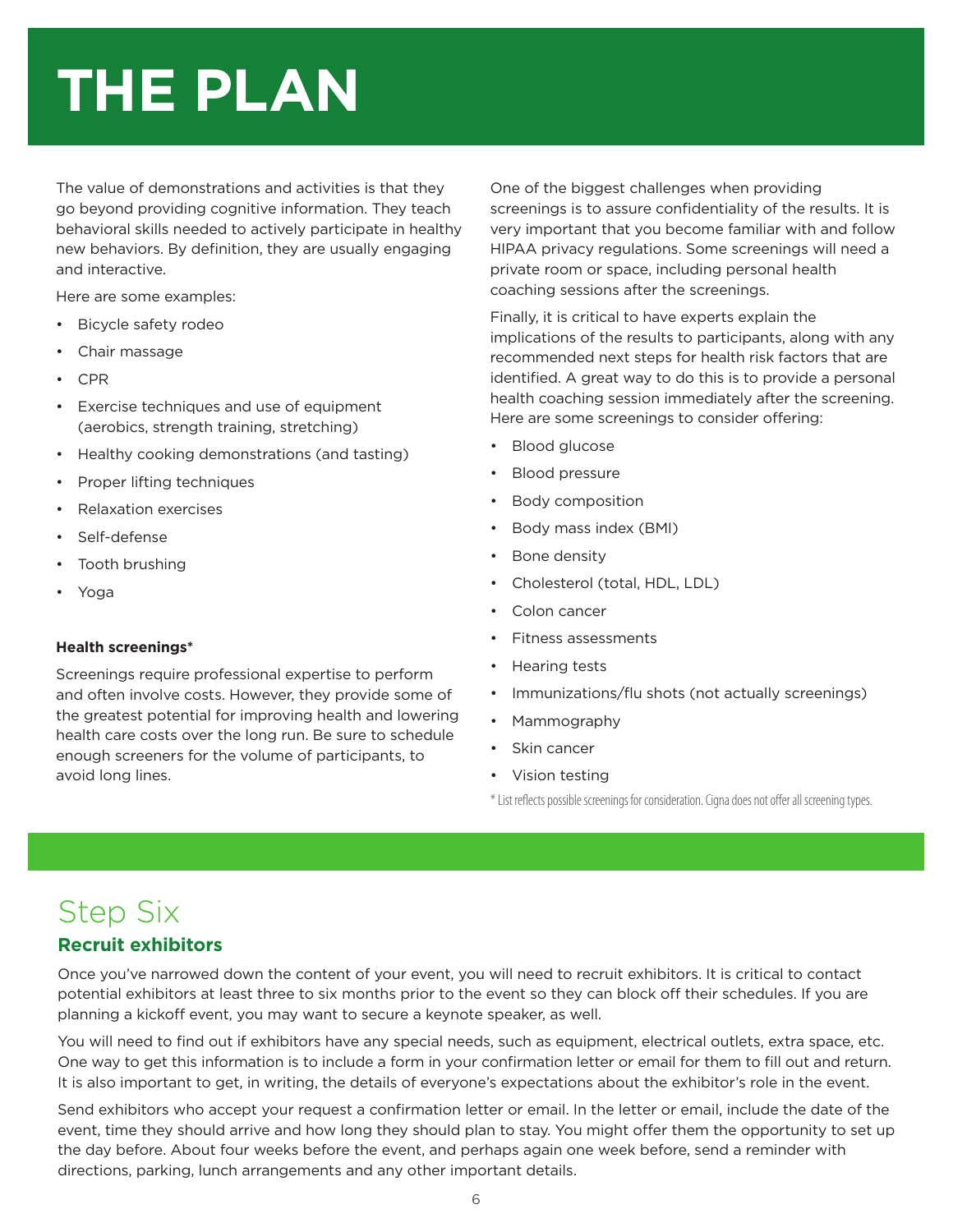## Step Seven

### **Manage logistics**

Logistics refers to the many tasks involved in such a complex event. The "Timeline and Checklist for Planning a Health Awareness Day" in "Appendix A" is a great tool to help you with tracking and checking off the completion of these many tasks.

## Step Eight

## **Promote the event**

No matter how well everything else is done, the event can only succeed if the word gets to the target audience in a timely manner and in a way they will respond to. You must run an effective promotional campaign. This is a task for your event committee and includes the following steps:

- **›** Have the committee brainstorm about the best methods or media for getting the message out. (See below for examples.)
- **›** Develop the materials, employing additional paid or volunteer help as needed.
- **›** Create your own personalized event logo and tag line to go with your theme, and include these on all materials to maintain a consistent look.
- **›** Include highlights of the planned event in your communications to get people's interest; for example, descriptions of activities, exhibitors, giveaways and prizes.
- **›** Create a schedule for these communications to go out. To be most effective, send the message repeatedly, over an extended time period, in different media.
- **›** Enlist senior managers to help get the word out.

### **Sample promotion materials:**

- **›** Emails
- **›** Posters in prominent locations
- **›** Paycheck stuffers or home-mailers
- **›** The home page of your intranet site
- **›** Articles in your newsletter
- **›** Announcements in staff meetings and town hall meetings
- **›** Broadcast voice mail messages

## Step Nine **Plan for evaluation**

It is important to conduct an evaluation after a Health Awareness Day event. The purpose of evaluation is to determine whether or not the event met its goals and objectives. The results can be used to guide improvements in potential future events. The evaluation should tell you which aspects of the planning, promotion and actual event you should continue, modify, eliminate and/or add.

There are two sources for feedback—exhibitors and participants. Both have important information to share. Participants should be asked questions about topics, such as:

- **›** Their overall impression of the event
- **›** Their impressions of specific activities and exhibitors
- **›** How they heard about the event (to assess your communication plan)
- **›** What they learned and any changes they plan to make as a result of the event
- **›** Any suggestions for changes or additions at the next event

Exhibitors should be asked questions about topics, such as:

- **›** How well organized the event was
- **›** The physical facilities
- **›** How many people they reached with their message
- **›** Their suggestions for improvements
- **›** Whether they would participate again

Participant evaluations can be given out at the door as people enter and leave, and then get collected in a covered box for confidentiality. Or, they can be emailed to all employees who were included in the promotional campaign, to be returned only by those who attended. To increase the response rate, you can offer a prize or incentive to all who respond, or enter names into a drawing for a limited number of higher-value prizes.

Similarly, exhibitor evaluations can be given out in the last half hour of the event and collected in a box, or they can be mailed or emailed immediately following the event.

Appendixes B and C contain sample exhibitor and participant evaluation forms that you can modify to measure the goals and objectives for your own event.

**Helpful tip:** Printing exhibitor and participant evaluations on two different colors of paper helps avoid confusion.

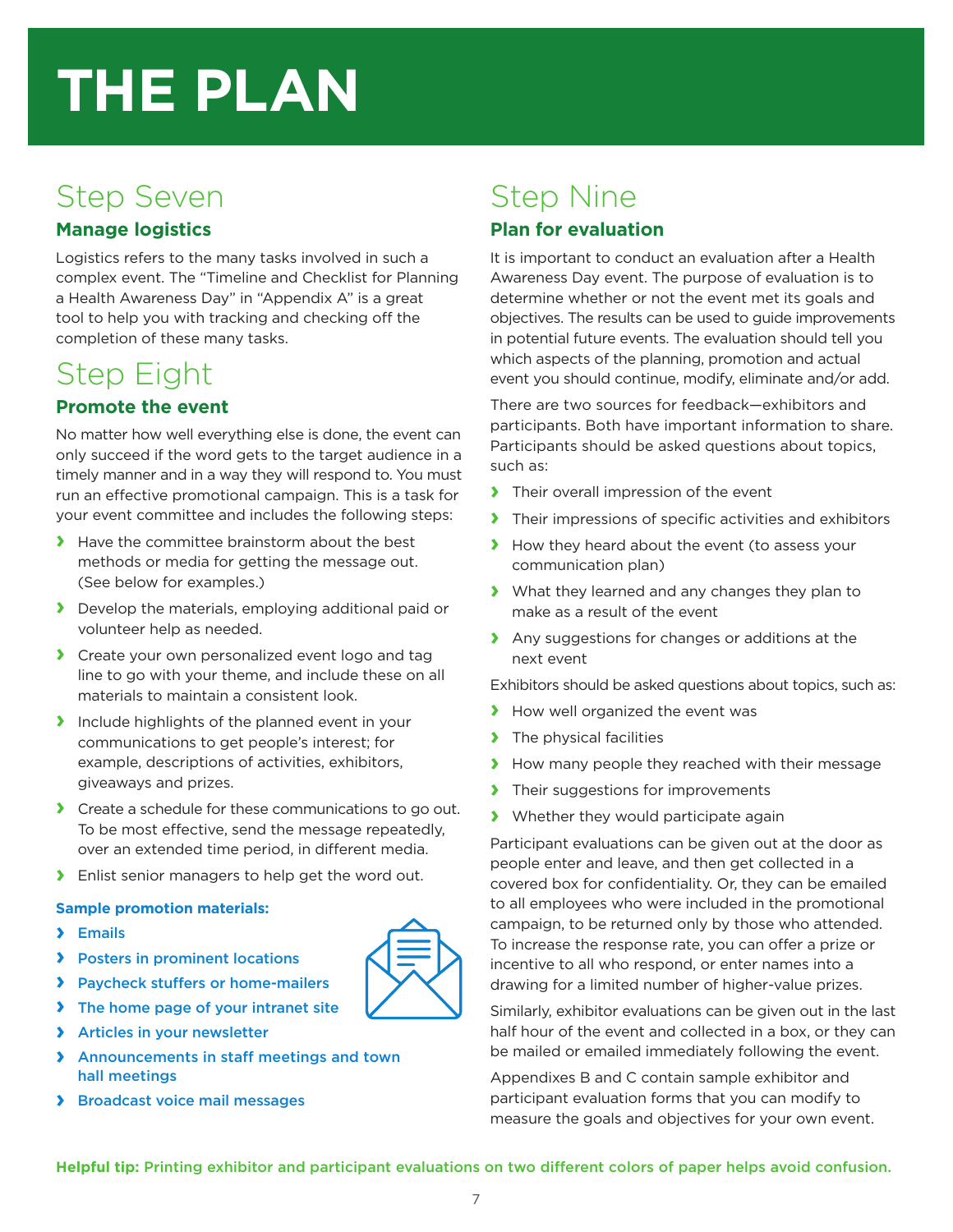# **THE BIG DAY & AFTER**

### **During the event**

The role of the committee chair (or other designated person in charge) on the day of the event is to:

- **›** Arrive as early as necessary so that setup can be completed 1 hour before opening time, or even better, set up the day before.
- **›** Oversee the setup process. Direct and instruct volunteers.
- **›** Have a backup plan in case an exhibitor cancels or doesn't show up, materials don't arrive, etc.
- **›** Make sure everything is safe cords are taped down, exit doors are not blocked, etc.
- **›** Act as master of ceremonies, or delegate the role, if doing a kickoff event.
- **›** Walk around and monitor activities during the event, tend to any unmet needs. Problem solve as needed.
- **›** Make notes of anything you would change next time.
- **›** Collect evaluations (if done onsite).
- **›** Supervise cleanup and disassembly.
- **›** Debrief volunteers and committee members to get their feedback for future events.

Volunteer duties, which will need to be assigned and supervised, include the following:

- **›** Assist with decorations.
- **›** Assist in unloading and carrying in equipment (you may need a dolly or hand truck).
- **›** Set up tables or booths and designate with exhibitors' names.
- **›** Make name tags for exhibitors, volunteers and committee members.
- **›** Greet exhibitors, orient them and show them to their space.
- **›** Greet participants and answer any questions.
- **›** Arrange refreshments and/or lunches and replenish when necessary.
- **›** Take pictures of the event.
- **›** Be <sup>a</sup> floater who walks around making sure everyone is OK, fills in if someone needs a break, solves problems, etc.
- **›** Clean up and disassemble things after the event.

#### **After the event**

The duties of the **committee chair** (or designee) after the Health Awareness Day are to:

- **›** Send thank-you letters to exhibitors, volunteers and committee members.
- **›** Send evaluation forms to exhibitors and employees if not collected at the event.
- **›** Collect, summarize and analyze the evaluations.
- **›** Write a report that:
	- Gives an overview of the event (activities, exhibitors, approximate number of participants, etc.)
	- Presents the results of the evaluations, plus your own and others' observations
	- Summarizes what went well and not so well, lessons learned, suggestions for what to do differently next time
- **›** Share the report with senior leadership.
- **›** Share appropriate report excerpts and photos with employees to generate interest in future Health Awareness Day events.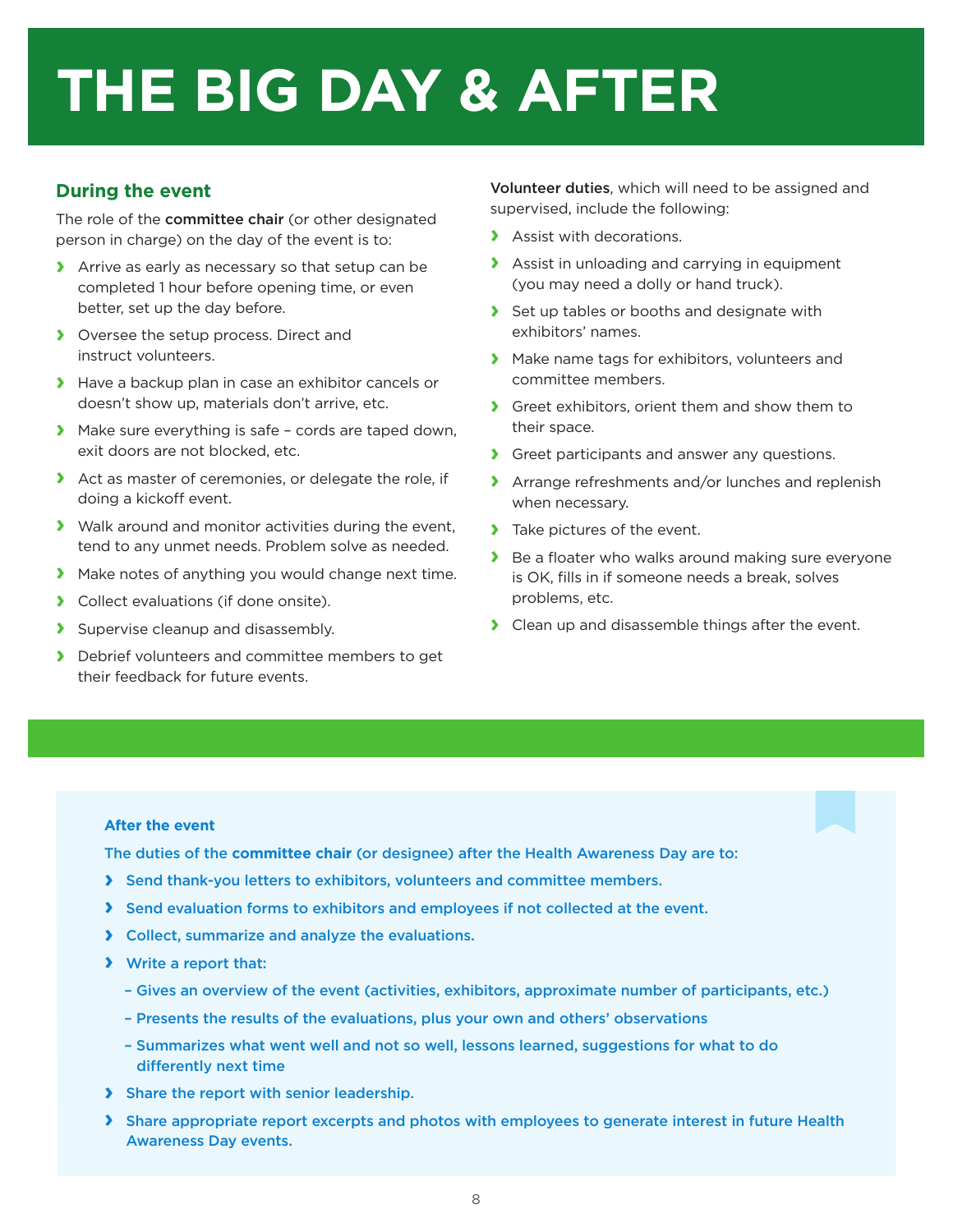## **APPENDIX A: TIMELINE AND CHECKLIST**

### **Planning a Health Awareness Day**

#### **6 to 12 months before the Health Awareness Day**

- Obtain approval from senior management.
- Form a planning and coordinating committee.
- Select a committee chair and co-chair.
- • Establish goals and objectives for the Health Awareness Day, with input from senior management.
- Identify target audience. (Will it include family members?)
- • Decide on date and times for the Health Awareness Day.
- • Select and reserve a location with sufficient parking, exhibitor space, auxiliary space (e.g., for food and break rooms for staff), and electrical outlets. Make sure it has sufficient restrooms and drinking water facilities, or arrange to bring them in.
- • Select a theme.
- • Identify potential activities and exhibitors.
- Determine your available budget and select activities and exhibitors accordingly.

#### **3 to 6 months before the Health Awareness Day**

- • Recruit exhibitors and get their commitment to date and times.
- • Reserve equipment, including tables and chairs, tablecloths, hand trucks, trash receptacles, etc.
- • Recruit volunteers.
- • Order educational and promotional materials as needed.
- • Plan and begin securing prizes, decorations, "goody bags," giveaways, etc.
- • Create posters, flyers, newsletter article, intranet blurb, etc. to promote the event.
- Begin to publicize the event.

### **1 to 3 months before the Health Awareness Day**

- • Meet with event planning committee to review progress and remaining tasks.
- • Continue to publicize the event.
- Plan locations for various booths, exhibits, etc.
- Make booth signs.
- • Make map of event area for exhibitors and participants.
- • Create the program, acknowledging exhibitors, volunteers, donors, etc.
- Print and copy evaluation forms.
- Make a list of items still needing to be purchased.
- • Provide written reminder to exhibitors and include the following information:
	- Date of event
	- Time to arrive to set up, hours open to public, ending time
	- Location (include driving directions or map)
	- General guidelines for their role
- • Ask exhibitors to bring any special equipment they need, if possible.
- • Ask exhibitors about any special requirements that they cannot bring.
- • Secure the following supplies for a "be prepared for anything kit".
	- Pens and pencils
	- – Felt-tipped markers large, small, different colors
	- Extension cords
	- Paper clips, rubber bands, thumbtacks, pins
	- Stapler and extra staples
	- Scotch, masking and duct tape
	- Hammer, nails, pliers and screwdriver
	- – Poster board
	- Paper
	- – Batteries
	- – First aid kit
	- – Trash bags
	- Paper towels
	- – Kleenex
	- Camera (and film, if not digital) for photographer, extra or freshly charged batteries
	- Phonebook, exhibitor and volunteer lists with phone numbers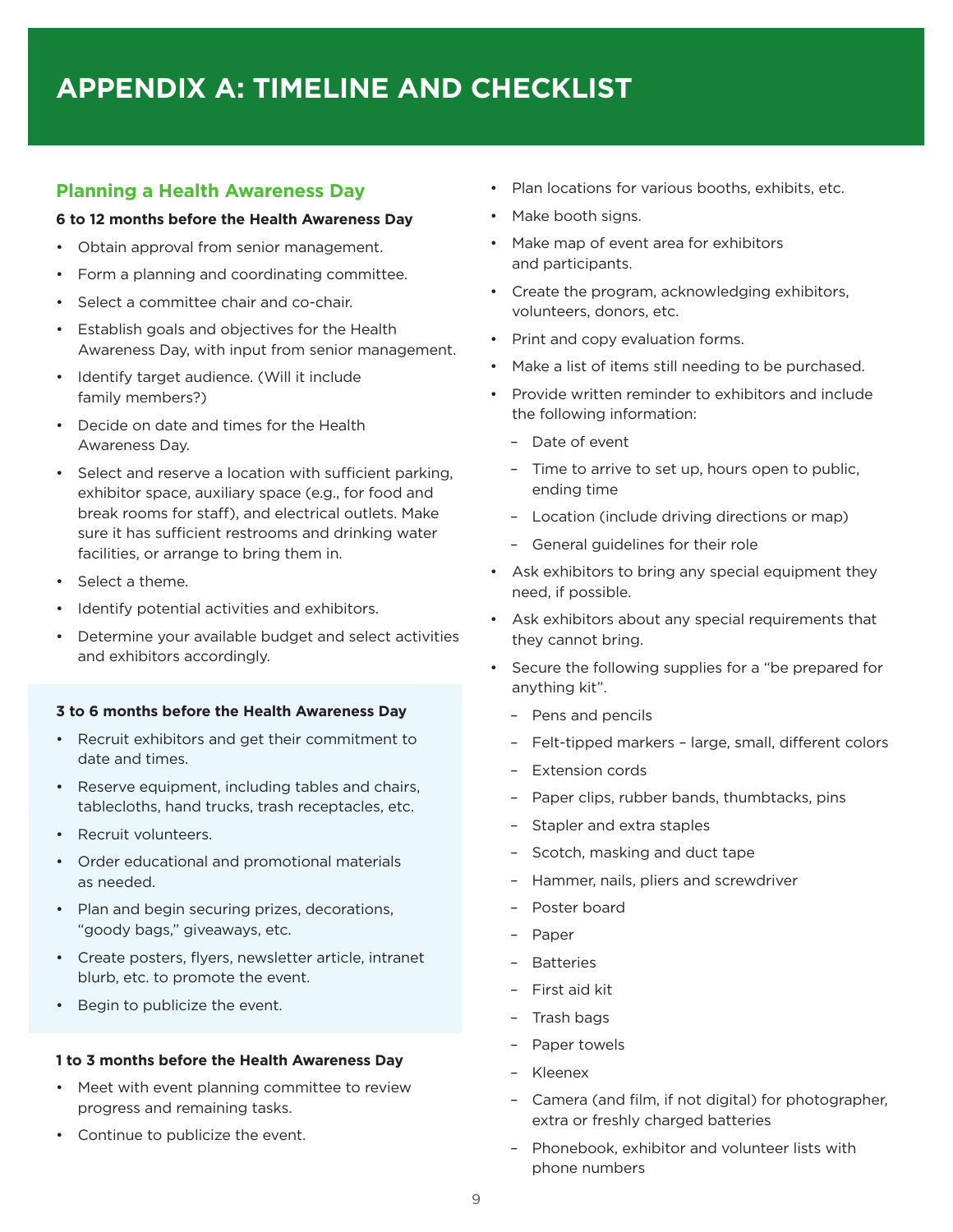## **APPENDIX A**

#### **1 to 4 weeks before the Health Awareness Day**

- Continue to publicize the event.
- Make exhibitor and volunteer nametags.
- • Purchase nonperishable items.
- • Make list of volunteer assignments and schedules for the day of the event.
- Have an orientation meeting with volunteers to go over duties and schedules.
- • Finalize plan for evaluation, including distribution and collection.

#### **Day before the Health Awareness Day**

- • Purchase perishable food items and store safely.
- Set up tables, booths, exhibits, chairs, classrooms, etc.
- Label the command center table and equip it with the "be prepared for anything kit."
- • Set up reception table, including:
	- – Maps of exhibits and activities
	- "Goody bags" for giveaways
	- – Assignment list for volunteers
	- Evaluation forms for exhibitors and participants in two different colors (if doing them onsite)
- Set up the food area.
- Make sure there are enough electrical cords, audiovisual equipment, etc.

#### **Day of the event**

- Finish setup as needed. Be ready one hour before opening.
- Direct volunteers in their duties and reconfirm their schedules.
- Walk around and monitor activities during the event, attend to any unmet needs and problem solve as needed.
- Make notes of anything you would change next time.
- • Collect evaluations (if done onsite).
- • Estimate attendance.
- Supervise cleanup and disassembly.
- Debrief volunteers and committee members to get their feedback for future events.

#### **After the Health Awareness Day**

- • Send thank-you letters to exhibitors, volunteers, committee members, etc.
- • Send out evaluation forms (if not done onsite).
- Tabulate and analyze evaluation results.
- Determine and document possible improvements for next time.
- Report results to senior leadership, and to employees as appropriate.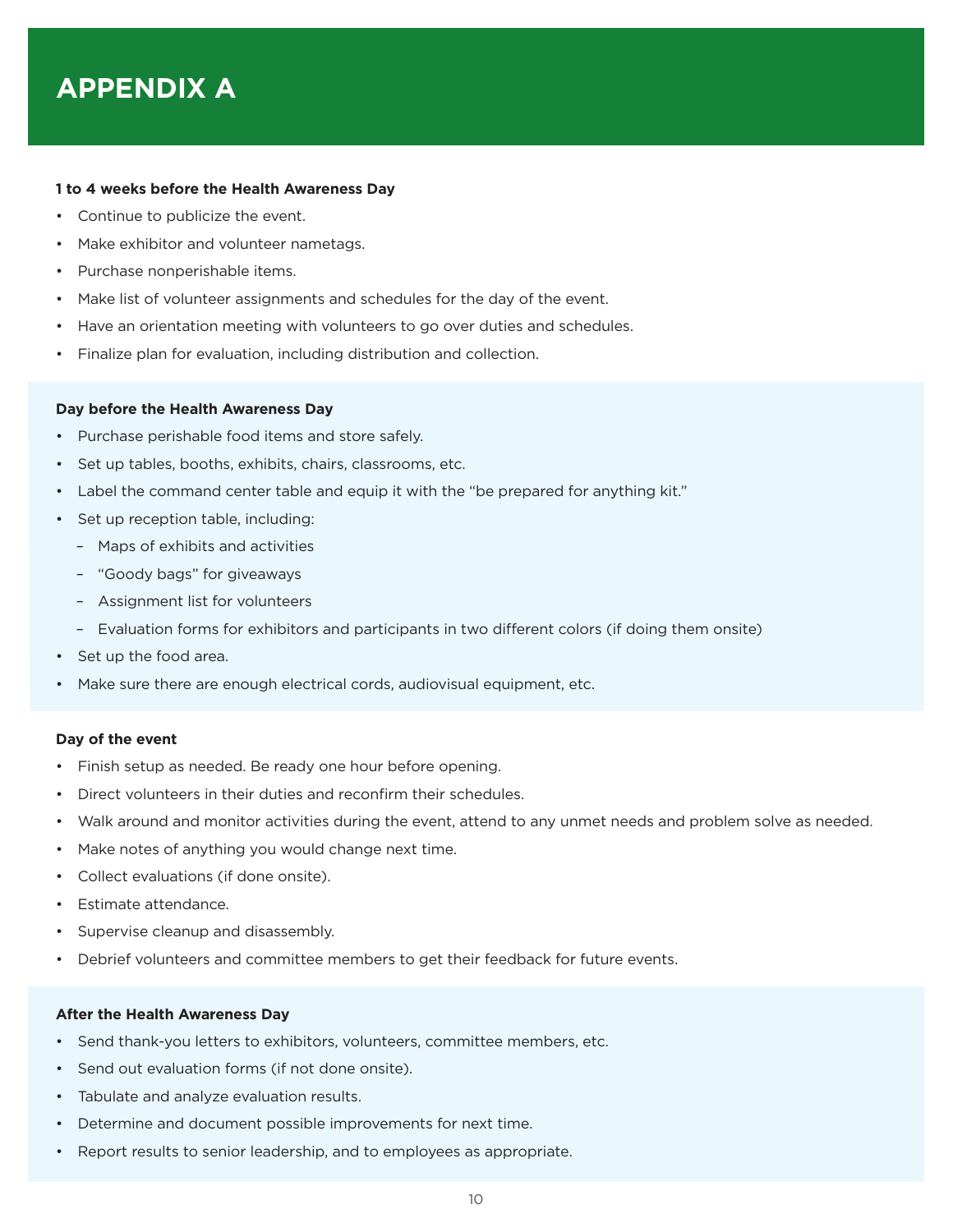## **APPENDIX B: SAMPLE EXHIBITOR EVALUATION FORM**

## **Exhibitor evaluation of Health Awareness Day**

| Exhibitor organization_ |              |  |
|-------------------------|--------------|--|
|                         |              |  |
|                         |              |  |
| Your name_              | Phone number |  |

1. Please enter an X in the box to rate the following aspects of the Health Awareness Day:

|                   | <b>EXCELLENT</b> | <b>GOOD</b> | <b>FAIR</b> | <b>POOR</b> |
|-------------------|------------------|-------------|-------------|-------------|
| Planning          |                  |             |             |             |
| Attendance        |                  |             |             |             |
| Management        |                  |             |             |             |
| Facilities        |                  |             |             |             |
| Location of booth |                  |             |             |             |
| Size of booth     |                  |             |             |             |
| Other (specify)   |                  |             |             |             |

2. Comments or suggestions for improvement:

| 3. If another Health Awareness Day were held, would you participate?<br>$\Box$ Yes<br>$\Box$ No |
|-------------------------------------------------------------------------------------------------|
|                                                                                                 |
| 4. Please estimate the number of participants you talked with.                                  |
| 5. Estimate the number of publications, etc. handed out from your booth, if applicable.         |
|                                                                                                 |
| Thank you for your participation.                                                               |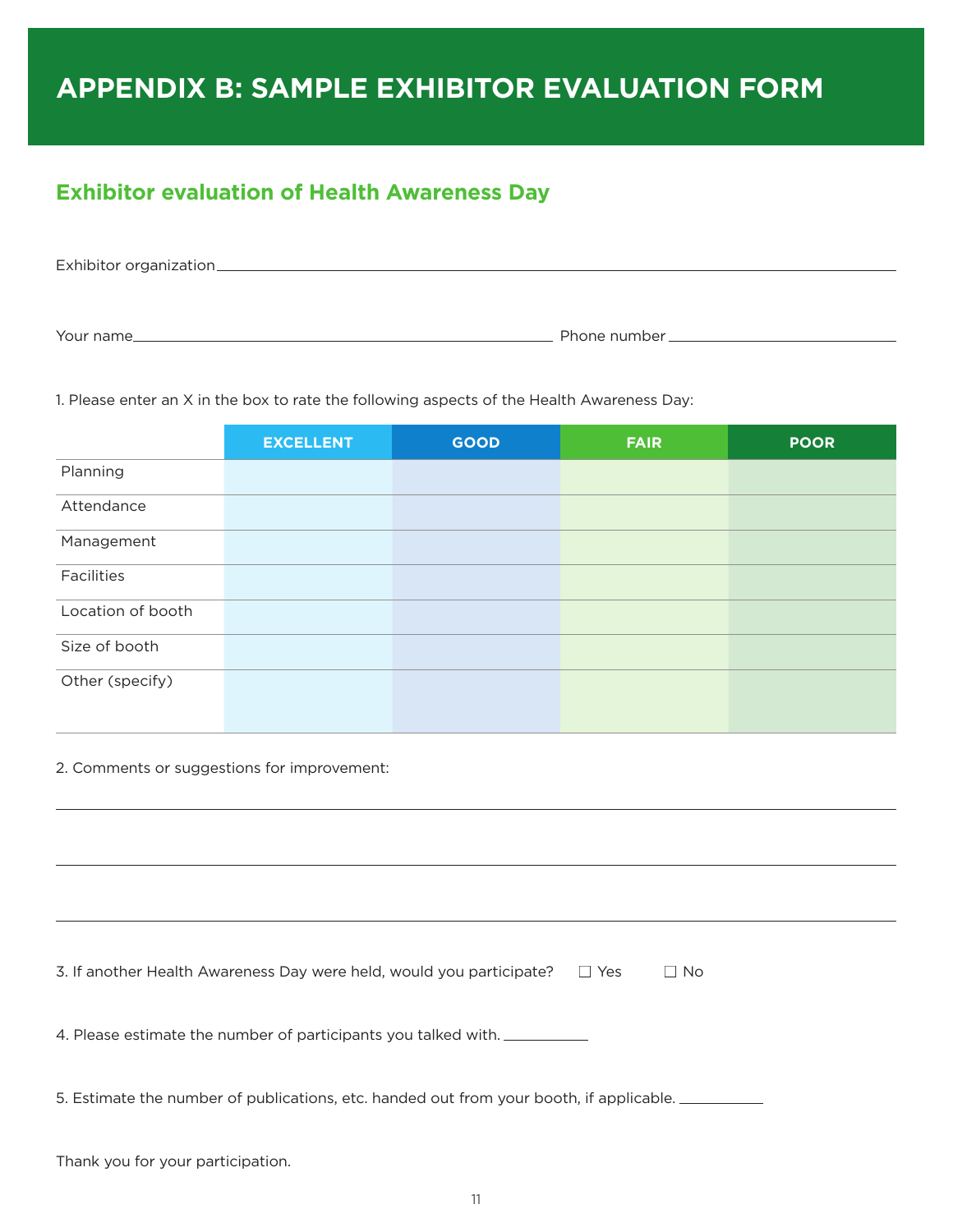## **APPENDIX C: SAMPLE PARTICIPANT EVALUATION FORM**

## **Participant evaluation of Health Awareness Day**

| Thank you for participating in the Health Awareness Day. In order to plan for future events, we would appreciate<br>answers to the following questions.                                                     |                                           |  |  |  |
|-------------------------------------------------------------------------------------------------------------------------------------------------------------------------------------------------------------|-------------------------------------------|--|--|--|
| 1. How would you rate the Health Awareness Day in general? $\Box$ Excellent                                                                                                                                 | $\Box$ Good<br>$\Box$ Fair<br>$\Box$ Poor |  |  |  |
| 2. Do you plan to make any changes in your behavior as a result of anything you learned or participated in at the<br>Health Awareness Day, such as taking a class or quitting smoking? $\Box$ Yes $\Box$ No |                                           |  |  |  |
| 3. How was the information you received at the Health Awareness Day useful? Please check any of the following<br>that apply.                                                                                |                                           |  |  |  |
| $\Box$ I do not plan to use the information.                                                                                                                                                                |                                           |  |  |  |
| I plan to read pamphlets for my own benefit.                                                                                                                                                                |                                           |  |  |  |
| plan to share information with friends, relatives or neighbors.                                                                                                                                             |                                           |  |  |  |
| $\Box$ I plan to see a doctor.                                                                                                                                                                              |                                           |  |  |  |
| $\Box$ I found that I have a health problem I did not know about before.                                                                                                                                    |                                           |  |  |  |
| $\Box$ I found that someone in my family has a health problem we did not know about before.                                                                                                                 |                                           |  |  |  |
| $\Box$ I learned about one or more health improvement resources that I did not know about before.                                                                                                           |                                           |  |  |  |
|                                                                                                                                                                                                             |                                           |  |  |  |
|                                                                                                                                                                                                             |                                           |  |  |  |
| 5. How did you hear about the Health Awareness Day? ____________________________                                                                                                                            |                                           |  |  |  |
| 6. I would attend a Health Awareness Day next year: $\Box$ Yes<br>$\Box$ No                                                                                                                                 |                                           |  |  |  |
|                                                                                                                                                                                                             |                                           |  |  |  |
|                                                                                                                                                                                                             |                                           |  |  |  |